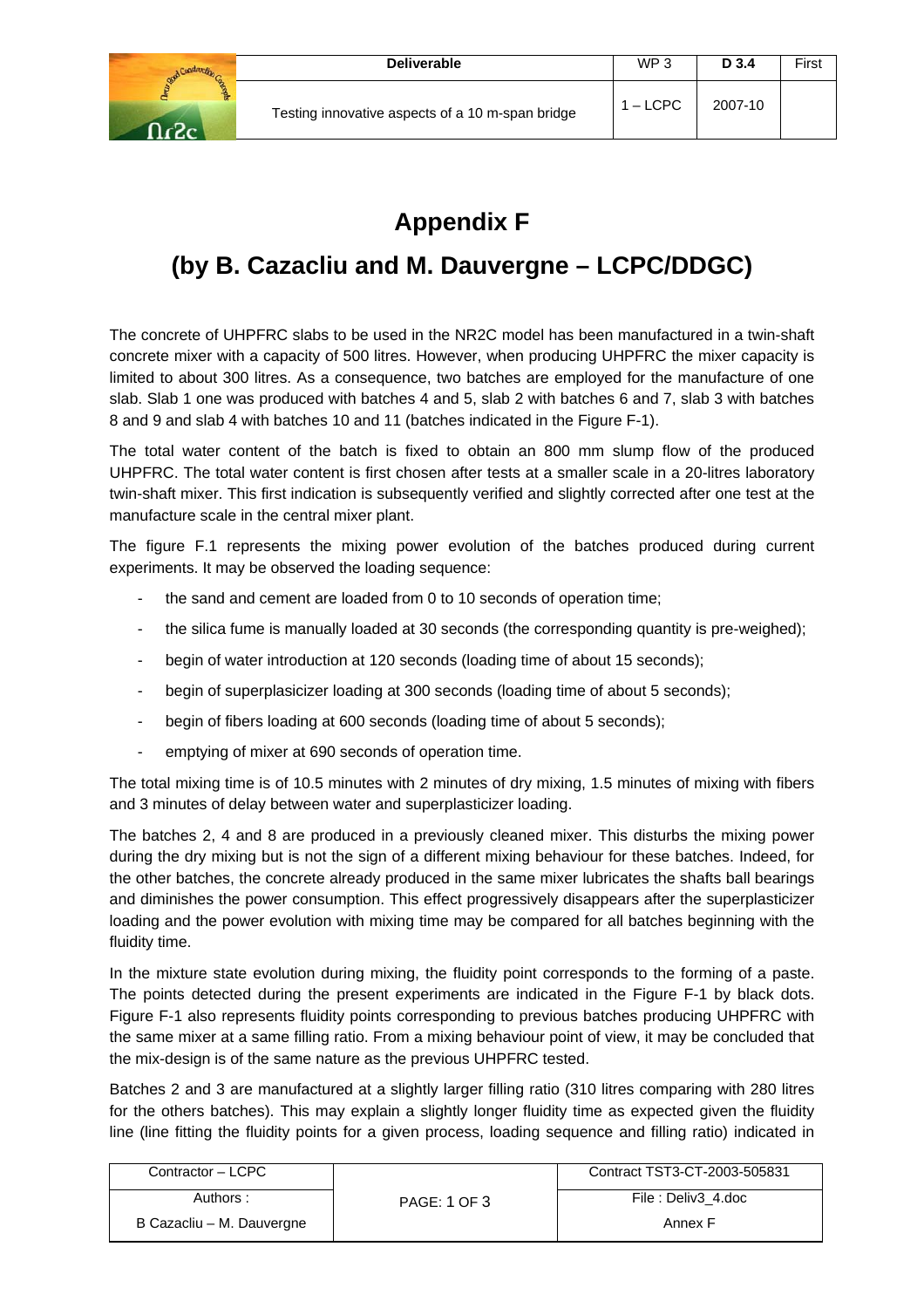|       | <b>Deliverable</b>                               | WP <sub>3</sub> | D 3.4   | First |
|-------|--------------------------------------------------|-----------------|---------|-------|
| . ന - | Testing innovative aspects of a 10 m-span bridge | $1 - L$ CPC     | 2007-10 |       |

figure F-1. Anyway, the concrete corresponding to batches 2 and 3 was not used for the preparation of a slab.

When considering the power curves corresponding to each of the 4 slabs (Figure F-2) it is observed that slabs 1 and 4 are practically identical from a concrete manufacture point of view. Slabs 2 and 3 are expected with a slightly smaller workability, and a slight heterogeneity between the two corresponding batches is possible for the slab 3. The water to fine elements ratio in the slabs 2 and 3 is probably about 0.005 lower then in the slabs 1 and 4.



*Figure F.1 - Mixing power evolution of the batches produced at a fixed mix-design, fluidity points for the given batches and the fluidity points observed for a previously tested commercial UHPFRC.* 

| Contractor - LCPC         | Authors:<br><b>PAGE: 2 OF 3</b> | Contract TST3-CT-2003-505831 |
|---------------------------|---------------------------------|------------------------------|
|                           |                                 | File: Deliv3 4.doc           |
| B Cazacliu – M. Dauvergne |                                 | Annex F                      |